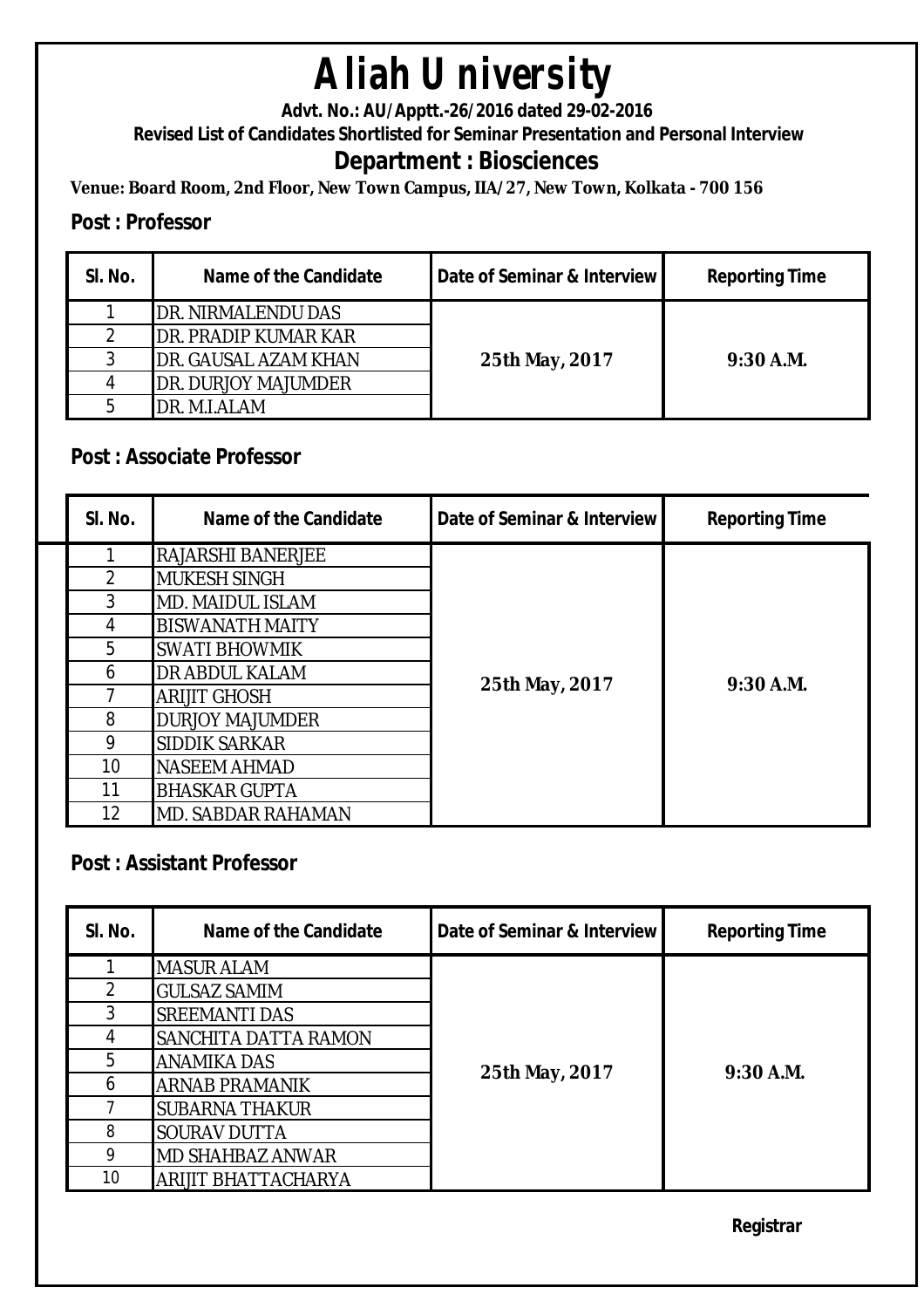**Advt. No.: AU/Apptt.-26/2016 dated 29-02-2016** 

**Revised List of Candidates Shortlisted for Seminar Presentation and Personal Interview**

### **Department : Biosciences**

**Venue: Board Room, 2nd Floor, New Town Campus, IIA/27, New Town, Kolkata - 700 156**

#### **Post : Assistant Professor**

| SI. No.         | <b>Name of the Candidate</b> | Date of Seminar & Interview | <b>Reporting Time</b> |
|-----------------|------------------------------|-----------------------------|-----------------------|
| 11              | NAZMIARA SABNAM              |                             |                       |
| 12              | KHUSHNUMA WAHABI             |                             |                       |
| 13              | <b>SOURAV SIKDAR</b>         |                             |                       |
| 14              | <b>ATISH SARDAR</b>          |                             |                       |
| 15              | ABDULLA AL MASUM             |                             |                       |
| 16              | RAJARSHI BANERJEE            |                             |                       |
| 17              | SAYED MODINUR RAHAMAN        |                             |                       |
| 18              | SK SAHANAWAZ ALAM            |                             |                       |
| 19              | POONAM VERMA                 |                             |                       |
| 20              | MD. MOTIAR RAHAMAN KHAN      |                             |                       |
| 21              | <b>AYUSHMAN GHOSH</b>        |                             |                       |
| 22              | <b>KONINEEKA SEN</b>         |                             |                       |
| 23              | <b>EKRAMUL HAQUE</b>         |                             |                       |
| 24              | <b>DR. PIJUSH BASAK</b>      |                             |                       |
| 25              | <b>INDRANI RAY</b>           |                             |                       |
| 26              | <b>SABIHA KHAN</b>           |                             |                       |
| 27              | <b>SHEHWAZ ANWAR</b>         | 25th May, 2017              | 9:30 A.M.             |
| 28              | <b>SUDIP SAHA</b>            |                             |                       |
| 29              | DR. KUNTAL GHOSH             |                             |                       |
| 30              | <b>MARUFA SULTANA</b>        |                             |                       |
| $\overline{31}$ | KAUSTAV CHAKRABORTY          |                             |                       |
| 32              | <b>DIPRANJAN LAHA</b>        |                             |                       |
| 33              | <b>SOUMYA MAITY</b>          |                             |                       |
| 34              | TAHSEEN ALAM                 |                             |                       |
| 35              | MODHULEENA MANDAL            |                             |                       |
| 36              | <b>ABUL HASAN SARDAR</b>     |                             |                       |
| 37              | SATISH KUMAR PANDEY          |                             |                       |
| 38              | <b>ABDUS SABUR</b>           |                             |                       |
| 39              | <b>SRIJITA GHOSH MONDAL</b>  |                             |                       |
| 40              | MEHBOOB HOQUE                |                             |                       |
| 41              | <b>MD. WASIM KHAN</b>        |                             |                       |
| 42              | <b>MD GOLAM AMBIYA</b>       |                             |                       |
| 43              | <b>SYED MEHEBOOB AHMED</b>   |                             |                       |

**Registrar**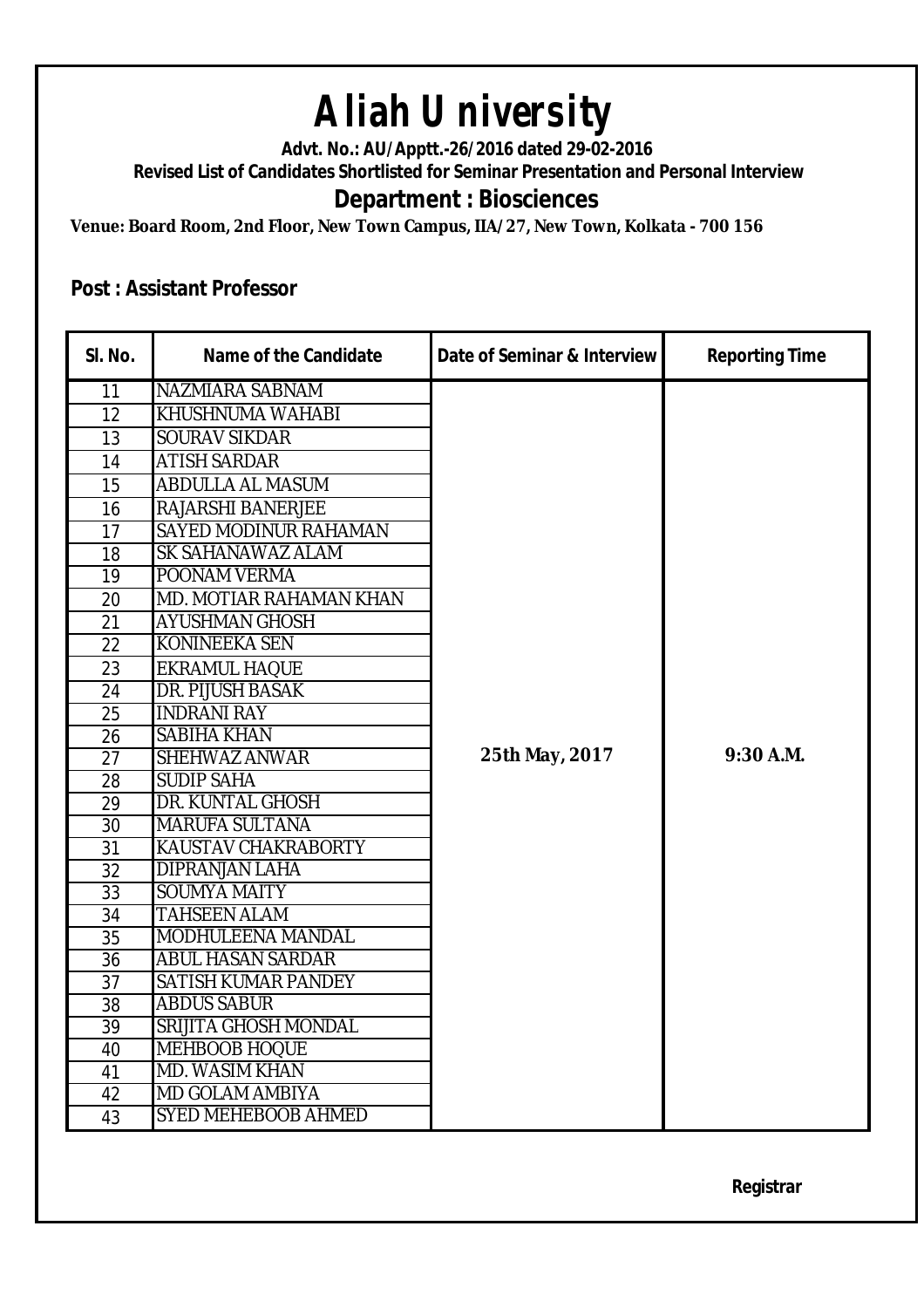**Advt. No.: AU/Apptt.-26/2016 dated 29-02-2016** 

**Revised List of Candidates Shortlisted for Seminar Presentation and Personal Interview**

### **Department : Biosciences**

**Venue: Board Room, 2nd Floor, New Town Campus, IIA/27, New Town, Kolkata - 700 156**

#### **Post : Assistant Professor**

| SI. No. | <b>Name of the Candidate</b>  | Date of Seminar & Interview | <b>Reporting Time</b> |
|---------|-------------------------------|-----------------------------|-----------------------|
| 44      | SIDDIK SARKAR                 |                             |                       |
| 45      | <b>AZIZA YASMIN</b>           |                             |                       |
| 46      | <b>BHASKAR GUPTA</b>          |                             |                       |
| 47      | SHASHI KIRAN ARYA             |                             |                       |
| 48      | <b>SUBRATA GHOSH</b>          |                             |                       |
| 49      | <b>MANU ASTHANA</b>           |                             |                       |
| 50      | MD SAZZAD KHAN                |                             |                       |
| 51      | PRIYANKAR                     |                             |                       |
| 52      | <b>SERAJ AHMAD</b>            |                             |                       |
| 53      | <b>NAJMA ISMAIL</b>           |                             |                       |
| 54      | <b>SAFDAR ALI</b>             |                             |                       |
| 55      | CHAUDHARY MASHHOOD ALAM       |                             |                       |
| 56      | DEBALINA BHATTACHARYA         |                             |                       |
| 57      | DR. SYED ASIF HASSAN          |                             |                       |
| 58      | KOUSTAV BANDOPADHYAY          |                             |                       |
| 59      | PRABHAKAR SINGH               |                             |                       |
| 60      | <b>AMLAN DAS</b>              |                             |                       |
| 61      | <b>SHABIR HUSSAIN QURESHI</b> |                             |                       |
| 62      | MAINAK MUKHOPADHYAY           | 26th May, 2017              | 9:30 A.M.             |
| 63      | <b>SUBHAMOY BANERJEE</b>      |                             |                       |
| 64      | MOUMITA BHAUMIK GHOSH         |                             |                       |
| 65      | MANDAVI KUMARI                |                             |                       |
| 66      | TILA KHAN                     |                             |                       |
| 67      | <b>AVINABA MUKHERJEE</b>      |                             |                       |
| 68      | <b>MD ATAUL ISLAM</b>         |                             |                       |
| 69      | LOSIANA NAYA                  |                             |                       |
| 70      | <b>MRINMOY MAZUMDER</b>       |                             |                       |
| 71      | SAHANAZ KHATUN                |                             |                       |
| 72      | <b>FARAZ AHMAD</b>            |                             |                       |
| 73      | <b>AFSHAN PARVEEN</b>         |                             |                       |
| 74      | NILUFAR YASMIN                |                             |                       |
| 75      | SHABANA AKBARI                |                             |                       |
| 76      | <b>ABHI DAS</b>               |                             |                       |
| 77      | <b>IRSHAD AHMAD</b>           |                             |                       |
| 78      | SIDDIKUZZAMAN                 |                             |                       |
| 79      | <b>AFSHEEN SHAHID</b>         |                             |                       |
| 80      | PRASUN PATRA                  |                             |                       |